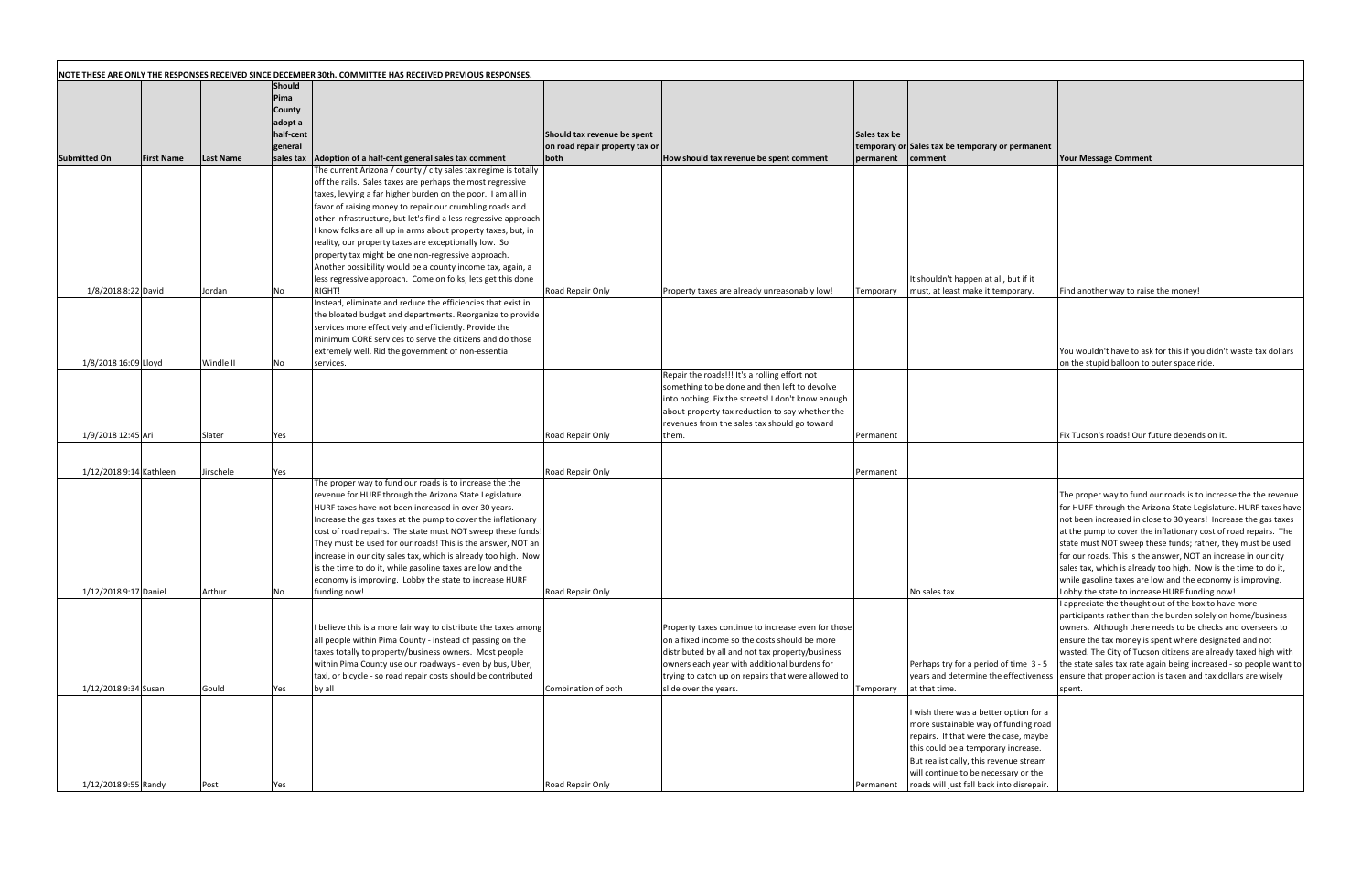| <b>Submitted On</b>                         | <b>First Name</b> | <b>Last Name</b>         | Should<br>Pima<br>County<br>adopt a<br>half-cent<br>general<br>sales tax | Adoption of a half-cent general sales tax comment                                                                                                                                                                                                                                                                                                                                                                                                                                                                                                                                                                                                                                       | Should tax revenue be spent<br>on road repair property tax or<br>both | How should tax revenue be spent comment                                                                                                                                                                                                                                           | Sales tax be<br>permanent | temporary or Sales tax be temporary or permanent<br>comment                                              | <b>Your Message</b>                                                                                                                                        |
|---------------------------------------------|-------------------|--------------------------|--------------------------------------------------------------------------|-----------------------------------------------------------------------------------------------------------------------------------------------------------------------------------------------------------------------------------------------------------------------------------------------------------------------------------------------------------------------------------------------------------------------------------------------------------------------------------------------------------------------------------------------------------------------------------------------------------------------------------------------------------------------------------------|-----------------------------------------------------------------------|-----------------------------------------------------------------------------------------------------------------------------------------------------------------------------------------------------------------------------------------------------------------------------------|---------------------------|----------------------------------------------------------------------------------------------------------|------------------------------------------------------------------------------------------------------------------------------------------------------------|
| 1/12/2018 10:33 Lois                        |                   | Pawlak                   | No                                                                       | The sales tax here in Tucson is high enough. The amount of<br>money being raised per year (estimated \$70M) won't be<br>enough to have an impact on the entire county road needs. I<br>also do not trust Pima County administrators to manage the<br>money and spend it wisely. If this were to go to the ballot,<br>workers need to be residents of Pima County and the<br>contractors do too. Monitoring of the contractor's on time<br>delivery and costs needs to be done. All rework of jobs not<br>properly done needs to be the responsibility of the<br>contractors. Contractors with below goal performance need<br>to be terminated right away and another contractor chosen. |                                                                       | This is a moot point for residents who do not<br>believe in the sales tax.                                                                                                                                                                                                        | Temporary                 | Absolutely would have to be<br>temporary with the voters voting on<br>any new tax when this one expires. | Not many peop<br>dollars. The RT<br>better in Tucso<br>a bill of goods<br>and is not able<br>change (i.e. Bro<br>of our inputs w<br>they want, not         |
|                                             |                   |                          |                                                                          | 1/2 CENT SALES TAX FOR ROAD REPAIRS ADMINISTERED BY                                                                                                                                                                                                                                                                                                                                                                                                                                                                                                                                                                                                                                     |                                                                       |                                                                                                                                                                                                                                                                                   |                           |                                                                                                          |                                                                                                                                                            |
| 1/12/2018 11:03 BILL<br>1/12/2018 14:24 Kim |                   | <b>ADAMSON</b><br>Howell | Yes<br>Yes                                                               | <b>RTA</b><br>Maintaining infrastructure is a primary function of<br>government. We need to fund such projects. Every other<br>county in the state has a sales tax. It's time Pima County<br>joined the club.                                                                                                                                                                                                                                                                                                                                                                                                                                                                           | Road Repair Only<br>Combination of both                               | I really don't care that much which is done, as long<br>as the roads are maintained.                                                                                                                                                                                              | Temporary<br>Permanent    |                                                                                                          |                                                                                                                                                            |
|                                             |                   |                          |                                                                          |                                                                                                                                                                                                                                                                                                                                                                                                                                                                                                                                                                                                                                                                                         |                                                                       |                                                                                                                                                                                                                                                                                   |                           | Term should be until all roads are                                                                       |                                                                                                                                                            |
| 1/13/2018 12:02 Raymond                     |                   | Frazier                  | Yes                                                                      | It's time to bite the bullet and get funds to repair our failing<br>roads as quickly, as the state won't do it                                                                                                                                                                                                                                                                                                                                                                                                                                                                                                                                                                          | Road Repair Only                                                      | Use this tax to eliminate the small property tax<br>enacted that will take forever as more roads fail                                                                                                                                                                             | Temporary                 | brought back to good. Maybe 5 or<br>more years                                                           | Let me know y                                                                                                                                              |
|                                             |                   |                          |                                                                          |                                                                                                                                                                                                                                                                                                                                                                                                                                                                                                                                                                                                                                                                                         |                                                                       |                                                                                                                                                                                                                                                                                   |                           |                                                                                                          |                                                                                                                                                            |
| 1/16/2018 15:59 Richard                     |                   | Roberts                  | Yes                                                                      |                                                                                                                                                                                                                                                                                                                                                                                                                                                                                                                                                                                                                                                                                         | Road Repair Only                                                      |                                                                                                                                                                                                                                                                                   | Temporary                 | 10 years                                                                                                 | A sales tax is th                                                                                                                                          |
| 1/16/2018 19:36 Charles                     |                   | DownsDowns               | Yes                                                                      | Definitely, YES. There should also be a 1/2 cent gas tax to<br>ensure those who use any road/street/alley in Pima County<br>are also paying their fair share of the maintenance. There<br>should also be an increase fares for RTA road use<br>maintenance. It is time for everyone to pay their share of<br>maintenance. Only concern is who will watch over the funds<br>since the County Administration have not had a good record<br>with managing past road funds (bonds/taxes/etc.) and<br>misappropriated the funds for pet projects and over budget<br>projects?                                                                                                                | Combination of both                                                   | use increased gas taxes & fares increases to<br>balance the funds needed by everyone. Lower<br>property taxes since affordable housing is scare in<br>Pima County. Renters and businesses pay for the<br>high property taxes that seem to be<br>misappropriated for pet projects. | Permanent                 |                                                                                                          |                                                                                                                                                            |
|                                             |                   |                          |                                                                          | Please do not implement a sales tax. The tax is always raided<br>or used for the other projects. Also, the tax never goes                                                                                                                                                                                                                                                                                                                                                                                                                                                                                                                                                               |                                                                       |                                                                                                                                                                                                                                                                                   |                           | Neither, don't implement an                                                                              |                                                                                                                                                            |
| 1/18/2018 21:28 Miguel                      |                   | Mejia                    | No                                                                       | away. I moved away from California for those same reasons.                                                                                                                                                                                                                                                                                                                                                                                                                                                                                                                                                                                                                              |                                                                       | Neither don't implement an additional tax.                                                                                                                                                                                                                                        |                           | additional tax.                                                                                          |                                                                                                                                                            |
| 1/18/2018 22:03 Michelle                    |                   | Feinman                  | No                                                                       | Pima needs to spend more responsibly, I moved here about<br>ten years ago and all this county does is ask us to pay more<br>taxes. In the mean while you give raises to huckleberry and<br>don't spend our already given tax Mo eh responsible.                                                                                                                                                                                                                                                                                                                                                                                                                                         |                                                                       |                                                                                                                                                                                                                                                                                   |                           |                                                                                                          | Stop raising ou                                                                                                                                            |
| 1/18/2018 22:11 Kelly                       |                   | Rhodes                   | No                                                                       | We JUST had a sales tax increase and guess what? We are<br>paying MORE in sales tax than CALIFORNIA!!! One of the<br>highest taxed states in the country and we now pay more in<br>sales tax than them and you want MORE? Nope! Greedy<br>government, reduce your salaries or at least spend<br>taxpayer's money properly instead of an over inflated<br>Chuckleberry salary.                                                                                                                                                                                                                                                                                                           | Combination of both                                                   | Again, we are the highest taxed county for<br>property taxes in all of Arizona! This is out of<br>control!                                                                                                                                                                        | Temporary                 | NO NEW SALES TAX. We are getting<br>taxed to death!                                                      | Enough with th<br>and low incom<br>government po<br>mismanaging c<br>move to Pima<br>out of control.<br>contacts their<br>not respond or<br>nothing. Tired |

| Sales tax be temporary or permanent<br>comment                                                           | <b>Your Message Comment</b>                                                                                                                                                                                                                                                                                                                                                                                                                                                                                                                                                                      |
|----------------------------------------------------------------------------------------------------------|--------------------------------------------------------------------------------------------------------------------------------------------------------------------------------------------------------------------------------------------------------------------------------------------------------------------------------------------------------------------------------------------------------------------------------------------------------------------------------------------------------------------------------------------------------------------------------------------------|
|                                                                                                          |                                                                                                                                                                                                                                                                                                                                                                                                                                                                                                                                                                                                  |
|                                                                                                          |                                                                                                                                                                                                                                                                                                                                                                                                                                                                                                                                                                                                  |
| Absolutely would have to be<br>temporary with the voters voting on<br>any new tax when this one expires. | Not many people trust government to properly manage our tax<br>dollars. The RTA was supposed to be our ticket to making roads<br>better in Tucson and surrounding areas and the voters were sold<br>a bill of goods as this entity is just another layer of government<br>and is not able to change when the voters and circumstances<br>change (i.e. Broadway widening, Grant Rd. widening). Almost all<br>of our inputs were ignored and the planning team is doing what<br>they want, not what the residents and voters want.                                                                 |
|                                                                                                          |                                                                                                                                                                                                                                                                                                                                                                                                                                                                                                                                                                                                  |
|                                                                                                          |                                                                                                                                                                                                                                                                                                                                                                                                                                                                                                                                                                                                  |
| Term should be until all roads are<br>brought back to good. Maybe 5 or<br>more years                     | Let me know your final deciesion, when available                                                                                                                                                                                                                                                                                                                                                                                                                                                                                                                                                 |
|                                                                                                          |                                                                                                                                                                                                                                                                                                                                                                                                                                                                                                                                                                                                  |
| 10 years                                                                                                 | A sales tax is the only way we're going to get our roads fixed                                                                                                                                                                                                                                                                                                                                                                                                                                                                                                                                   |
|                                                                                                          |                                                                                                                                                                                                                                                                                                                                                                                                                                                                                                                                                                                                  |
| Neither, don't implement an<br>additional tax.                                                           |                                                                                                                                                                                                                                                                                                                                                                                                                                                                                                                                                                                                  |
|                                                                                                          | Stop raising our taxes. We already pay through the nose.                                                                                                                                                                                                                                                                                                                                                                                                                                                                                                                                         |
| NO NEW SALES TAX. We are getting<br>taxed to death!                                                      | Enough with the tax increases. Seniors, those with disabilities<br>and low income people just cannot afford any more. Those in<br>government positions should take cuts in pay and quit<br>mismanaging our money! I have friends and family who won't<br>move to Pima County because of the tax rates. It's insane and<br>out of control. I clicked the yes for a response but anyone who<br>contacts their government representatives know they either will<br>not respond or will send a generic canned response that means<br>nothing. Tired of having our taxes going to waste. Such a joke. |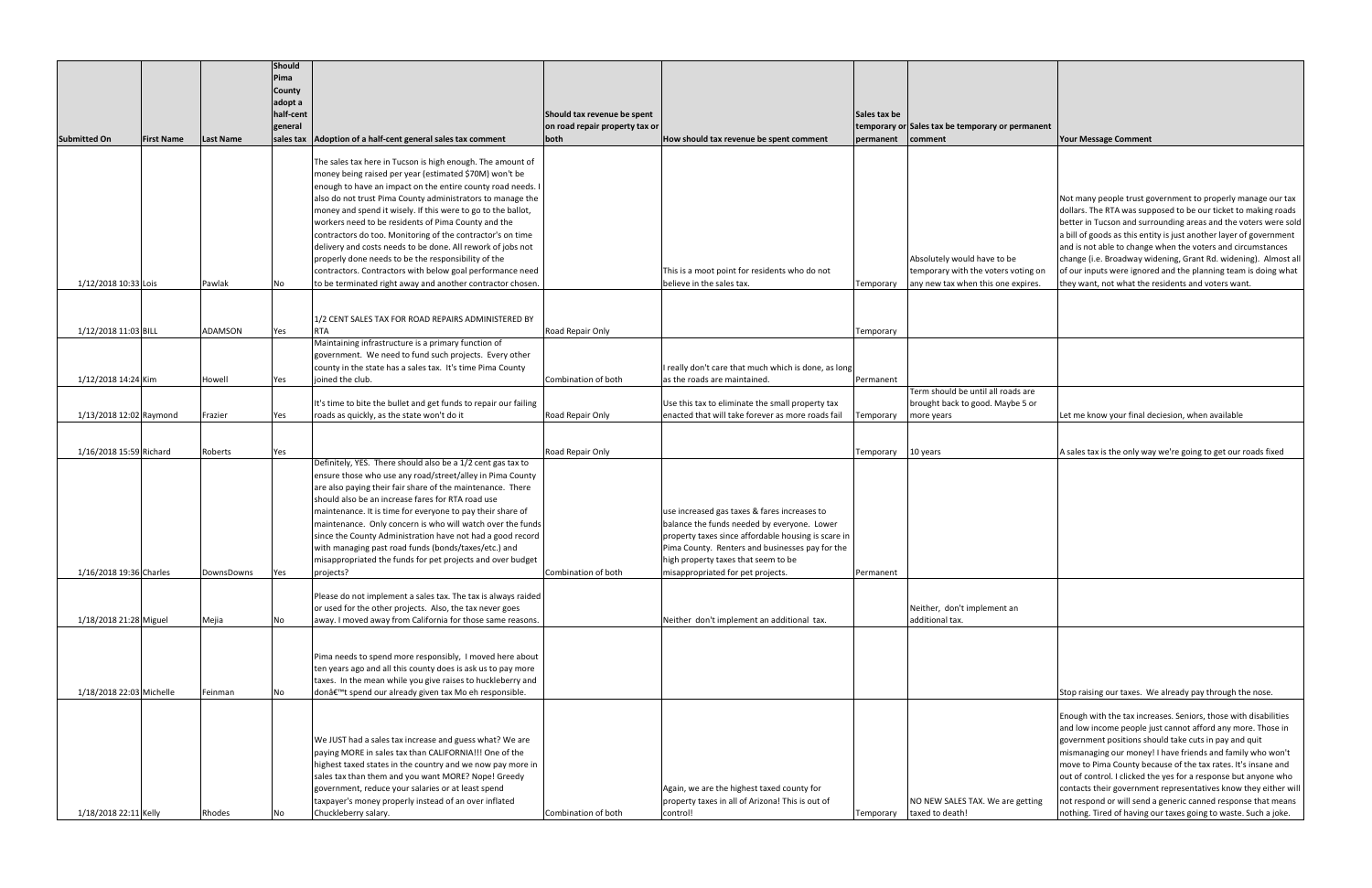| Sales tax be temporary or permanent<br>comment                                                                                                                            | <b>Your Message Comment</b>                                                                                                                                                                                                                                                                                                                                                                                                                                                                         |
|---------------------------------------------------------------------------------------------------------------------------------------------------------------------------|-----------------------------------------------------------------------------------------------------------------------------------------------------------------------------------------------------------------------------------------------------------------------------------------------------------------------------------------------------------------------------------------------------------------------------------------------------------------------------------------------------|
|                                                                                                                                                                           |                                                                                                                                                                                                                                                                                                                                                                                                                                                                                                     |
|                                                                                                                                                                           |                                                                                                                                                                                                                                                                                                                                                                                                                                                                                                     |
|                                                                                                                                                                           |                                                                                                                                                                                                                                                                                                                                                                                                                                                                                                     |
| Nothing is ever permanent. We can<br>see how it goes. Maybe an increase in<br>public transportation would help.                                                           | I appreciate all that you are doing to make Pima County a<br>compassionate and healthy place to live. We have too much<br>poverty here to pass the costs of road work on to those less<br>fortunate just to save money for property owners.                                                                                                                                                                                                                                                         |
|                                                                                                                                                                           |                                                                                                                                                                                                                                                                                                                                                                                                                                                                                                     |
| Too many times temporary taxes<br>become permanent, be careful here,<br>tired of taxes                                                                                    | Many of us believe you can find it in your budget to do repairs,<br>do you want help? We can get a group down there going over<br>the books. PS I live in the Picture Rocks areas driving from here<br>to town and around I find the roast just fine it's out here in<br>Picture Rocks where the county does not maintain the roads<br>where we need the help and apparently this sales tax increase<br>would not help with that<br>We have lived off Pontatoc Road in the county for over 35 years |
| At least ten years but maybe no more<br>than that.                                                                                                                        | and it has never once been milled and repaved. With Catalina<br>High School adding to the traffic on this street it is suffering as<br>are the residents in our neighborhood.                                                                                                                                                                                                                                                                                                                       |
| All taxes, laws, and regulations should<br>be temporary in order to give citizen<br>pools the opportunity to amend the<br>situation at such future times as<br>necessary. | I live in the unincorporated portion of Pima County between the<br>towns of Oro Valley and Marana. Their fine roads tend to<br>highlight the despicable state of repair in which the roads<br>between currently exist. I hope any tax increase would be used<br>to fix that state of affairs sooner than later.                                                                                                                                                                                     |
| I only support the tax for a limited<br>period of time, five years at most, then<br>it should end.                                                                        |                                                                                                                                                                                                                                                                                                                                                                                                                                                                                                     |
|                                                                                                                                                                           |                                                                                                                                                                                                                                                                                                                                                                                                                                                                                                     |
|                                                                                                                                                                           |                                                                                                                                                                                                                                                                                                                                                                                                                                                                                                     |
| none                                                                                                                                                                      | see above                                                                                                                                                                                                                                                                                                                                                                                                                                                                                           |

|                           |                   |                  | <b>Should</b><br>Pima<br>County<br>adopt a<br>half-cent<br>general |                                                                                                                   | Should tax revenue be spent<br>on road repair property tax or |                                                                                                                      | <b>Sales tax be</b> | temporary or Sales tax be temporary or permanent     |                         |
|---------------------------|-------------------|------------------|--------------------------------------------------------------------|-------------------------------------------------------------------------------------------------------------------|---------------------------------------------------------------|----------------------------------------------------------------------------------------------------------------------|---------------------|------------------------------------------------------|-------------------------|
| <b>Submitted On</b>       | <b>First Name</b> | <b>Last Name</b> | sales tax                                                          | Adoption of a half-cent general sales tax comment                                                                 | both                                                          | How should tax revenue be spent comment                                                                              | permanent           | comment                                              | <b>Your Mes</b>         |
|                           |                   |                  |                                                                    |                                                                                                                   |                                                               |                                                                                                                      |                     |                                                      |                         |
|                           |                   |                  |                                                                    |                                                                                                                   |                                                               |                                                                                                                      |                     |                                                      |                         |
| 1/18/2018 22:25 Stephanie |                   | Grimes           | No                                                                 |                                                                                                                   | Property Tax Reduction Only                                   |                                                                                                                      | Temporary           |                                                      |                         |
|                           |                   |                  |                                                                    | We already have a half cent transportation tax that goes to                                                       |                                                               |                                                                                                                      |                     |                                                      |                         |
|                           |                   |                  |                                                                    | RTA. Needs to be repurposed from new building to repairing                                                        |                                                               |                                                                                                                      |                     |                                                      |                         |
|                           |                   |                  |                                                                    | and maintaining existing roads. County's historic bias for                                                        |                                                               |                                                                                                                      |                     |                                                      |                         |
|                           |                   |                  |                                                                    | building new roads over maintaining current should not be                                                         |                                                               | Prefer NO sales tax. If it is enacted, property tax                                                                  |                     |                                                      |                         |
| 1/19/2018 9:11 James      |                   | MacAdam          | No                                                                 | cause for penalizing the public through sales tax.                                                                | <b>Property Tax Reduction Only</b>                            | should be reduced equivalently.                                                                                      |                     |                                                      |                         |
|                           |                   |                  |                                                                    |                                                                                                                   |                                                               |                                                                                                                      |                     |                                                      |                         |
| 1/19/2018 11:24 Garrett   |                   | Anderson         | Yes                                                                |                                                                                                                   | Road Repair Only                                              |                                                                                                                      | Temporary           |                                                      |                         |
|                           |                   |                  |                                                                    | Lord knows we need road work, but a sales tax is not the                                                          |                                                               |                                                                                                                      |                     |                                                      |                         |
|                           |                   |                  |                                                                    | way to do it in my opinion. It will adversely affect those who                                                    |                                                               |                                                                                                                      |                     |                                                      | l apprecia              |
|                           |                   |                  |                                                                    | do not have much and don't drive. This could be                                                                   |                                                               |                                                                                                                      |                     | Nothing is ever permanent. We can                    | compassi                |
|                           |                   |                  |                                                                    | accomplished with a smaller increase in sales tax and a                                                           |                                                               | I am a property owner and am happy to pay my                                                                         |                     | see how it goes. Maybe an increase i                 | poverty h               |
| 1/19/2018 11:55 Janet     |                   | Horton           | No                                                                 | surcharge on new car sales and gasoline.                                                                          | Road Repair Only                                              | taxes for schools and roads                                                                                          | Temporary           | public transportation would help.                    | fortunate               |
|                           |                   |                  |                                                                    | People in Tucson cannot afford any more taxes! Wages are                                                          |                                                               |                                                                                                                      |                     |                                                      |                         |
|                           |                   |                  |                                                                    | low and it's hard enough to make ends meet. Taxes are very                                                        |                                                               |                                                                                                                      |                     |                                                      |                         |
| 1/19/2018 14:57 Judy      |                   | McDermott        | No                                                                 | high as it is for the economy here.                                                                               |                                                               |                                                                                                                      |                     |                                                      | Many of u               |
|                           |                   |                  |                                                                    |                                                                                                                   |                                                               |                                                                                                                      |                     |                                                      | do you wa               |
|                           |                   |                  |                                                                    | I like to a comment a man made in our meeting, when I have                                                        |                                                               |                                                                                                                      |                     |                                                      | the books               |
|                           |                   |                  |                                                                    | an issue at home or repair I need to make I can't run to                                                          |                                                               |                                                                                                                      |                     |                                                      | to town a               |
|                           |                   |                  |                                                                    | someone requesting a raise or a sudden Rush of money so                                                           |                                                               |                                                                                                                      |                     | Too many times temporary taxes                       | Picture Ro              |
|                           |                   |                  |                                                                    | why can the government think they can just keep raising                                                           |                                                               |                                                                                                                      |                     | become permanent, be careful here,                   | where we                |
| 1/19/2018 15:27 Rex       |                   | RICHARDSON       | No                                                                 | taxes and raising taxes and raising taxes                                                                         | Combination of both                                           |                                                                                                                      | Temporary           | tired of taxes                                       | would no                |
|                           |                   |                  |                                                                    |                                                                                                                   |                                                               |                                                                                                                      |                     |                                                      | We have                 |
|                           |                   |                  |                                                                    | If this is the most likely way to get sufficient funding to                                                       |                                                               | As much of the income as possible to road repair                                                                     |                     |                                                      | and it has              |
| 1/20/2018 9:19 Lynn       |                   | Karabinas        | Yes                                                                | repair our disgraceful road situation then please enact the<br>tax.                                               | Road Repair Only                                              | and the sooner the work starts the more gratifying<br>it will be to people paying the increased sales tax. Temporary |                     | At least ten years but maybe no more<br>than that.   | High Scho<br>are the re |
|                           |                   |                  |                                                                    |                                                                                                                   |                                                               |                                                                                                                      |                     |                                                      |                         |
|                           |                   |                  |                                                                    |                                                                                                                   |                                                               | Property taxes should be reduced for                                                                                 |                     | All taxes, laws, and regulations should I live in th |                         |
|                           |                   |                  |                                                                    |                                                                                                                   |                                                               | homeowners with home values under \$500,000.                                                                         |                     | be temporary in order to give citizen                | towns of                |
|                           |                   |                  |                                                                    | While taxes are never desired, the state of our roads                                                             |                                                               | Those whose homes are above that level, should                                                                       |                     | pools the opportunity to amend the                   | highlight :             |
|                           |                   |                  |                                                                    | requires immediate attention. And if it takes a tax to fix                                                        |                                                               | still pay the current tax rate. If income tax can be                                                                 |                     | situation at such future times as                    | between                 |
| 1/21/2018 13:03 Bob       |                   | Tucek            | Yes                                                                | them, so be it.                                                                                                   | Combination of both                                           | progressive, why not property tax?                                                                                   | Temporary           | necessary.                                           | to fix that             |
|                           |                   |                  |                                                                    |                                                                                                                   |                                                               |                                                                                                                      |                     | I only support the tax for a limited                 |                         |
|                           |                   |                  |                                                                    |                                                                                                                   |                                                               |                                                                                                                      |                     | period of time, five years at most, then             |                         |
| 1/23/2018 18:53 Susanna   |                   | Laundy           | Yes                                                                |                                                                                                                   | Combination of both                                           |                                                                                                                      | Temporary           | it should end.                                       |                         |
|                           |                   |                  |                                                                    |                                                                                                                   |                                                               |                                                                                                                      |                     |                                                      |                         |
|                           |                   |                  |                                                                    |                                                                                                                   |                                                               |                                                                                                                      |                     |                                                      |                         |
| 1/24/2018 13:30 Wolfgang  |                   | Knudson          | Yes                                                                |                                                                                                                   | Combination of both                                           |                                                                                                                      | Permanent           |                                                      |                         |
|                           |                   |                  |                                                                    | enough already. We have a high enough sales tax. If you                                                           |                                                               |                                                                                                                      |                     |                                                      |                         |
|                           |                   |                  |                                                                    | cannot operate on what we pay u now through sales and                                                             |                                                               |                                                                                                                      |                     |                                                      |                         |
|                           |                   |                  |                                                                    | property taxes, resign and let new fiscally responsible                                                           |                                                               |                                                                                                                      |                     |                                                      |                         |
|                           |                   |                  |                                                                    | people take office. More taxes are not the answer. Cut<br>spending particularly high salaries for county and city |                                                               |                                                                                                                      |                     |                                                      |                         |
| 1/24/2018 13:57 james     |                   | hagerman         | No                                                                 | officials.                                                                                                        |                                                               | none                                                                                                                 |                     | none                                                 | see above               |
|                           |                   |                  |                                                                    |                                                                                                                   |                                                               |                                                                                                                      |                     |                                                      |                         |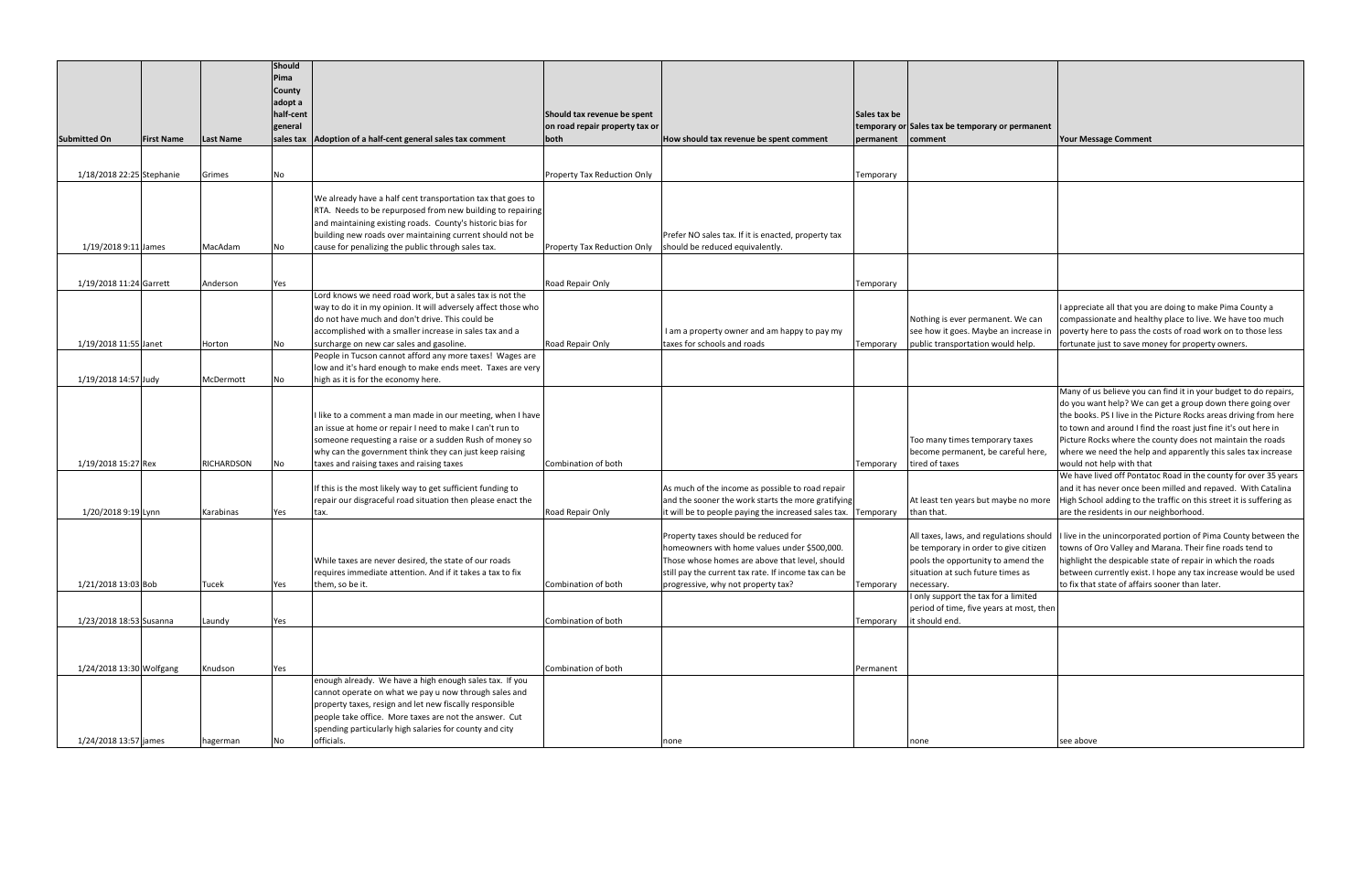|                         |                   |                  | <b>Should</b> |                                                                |                                |                                                                                                          |              |                                                  |                                                                                                                                |
|-------------------------|-------------------|------------------|---------------|----------------------------------------------------------------|--------------------------------|----------------------------------------------------------------------------------------------------------|--------------|--------------------------------------------------|--------------------------------------------------------------------------------------------------------------------------------|
|                         |                   |                  | Pima          |                                                                |                                |                                                                                                          |              |                                                  |                                                                                                                                |
|                         |                   |                  | <b>County</b> |                                                                |                                |                                                                                                          |              |                                                  |                                                                                                                                |
|                         |                   |                  | adopt a       |                                                                |                                |                                                                                                          |              |                                                  |                                                                                                                                |
|                         |                   |                  | half-cent     |                                                                | Should tax revenue be spent    |                                                                                                          | Sales tax be |                                                  |                                                                                                                                |
|                         |                   |                  | general       |                                                                | on road repair property tax or |                                                                                                          |              | temporary or Sales tax be temporary or permanent |                                                                                                                                |
| <b>Submitted On</b>     | <b>First Name</b> | <b>Last Name</b> |               | sales tax   Adoption of a half-cent general sales tax comment  | both                           | How should tax revenue be spent comment                                                                  | permanent    | comment                                          | <b>Your Message Comment</b>                                                                                                    |
|                         |                   |                  |               |                                                                |                                |                                                                                                          |              |                                                  | Have you done the metric and due diligence to make sure you                                                                    |
|                         |                   |                  |               |                                                                |                                |                                                                                                          |              |                                                  | can raise the resources you need to get the job done by this                                                                   |
|                         |                   |                  |               |                                                                |                                |                                                                                                          |              |                                                  | increase? Theres nothing worse than raising the tax and not                                                                    |
|                         |                   |                  |               |                                                                |                                | Our property taxes are already low. Why would                                                            |              |                                                  | doing what you say with the resources that are specifically<br>allocated for a particular use!! The Tucson citizenry has shown |
|                         |                   |                  |               |                                                                |                                | you even suggest trying to lower them she you are<br>broke? Is it just a bad habit of yours to think the |              | Use the money wisely, get the job                | you through failed bond initiates that it doesn't trust you with                                                               |
|                         |                   |                  |               | IF it is specifically set aside for road repairs and NOT for   |                                | way to win with constituents is to offer lower                                                           |              | done and then revert back to the old             | resources. You want more money? Demonstrate you will do                                                                        |
| 1/24/2018 14:19 Janelle |                   | Curry            | Yes           | other agenda items that could have resources diverted.         | Road Repair Only               | taxes?                                                                                                   | Temporary    | tax structure.                                   | what you say with it.                                                                                                          |
|                         |                   |                  |               |                                                                |                                |                                                                                                          |              | The roads will always need repair                |                                                                                                                                |
|                         |                   |                  |               |                                                                |                                | As our population grows, we need to have decent                                                          |              | somewhere. Their state is not                    |                                                                                                                                |
|                         |                   |                  |               |                                                                |                                | infrastructure to help us get around in our                                                              |              | temporary, and this tax increase                 |                                                                                                                                |
| 1/24/2018 16:34 Thomas  |                   | Ham              | Yes           |                                                                | Combination of both            | beautiful area!                                                                                          | Permanent    | should not be, either.                           |                                                                                                                                |
|                         |                   |                  |               |                                                                |                                | The way this question is written, I essentially have                                                     |              | Again, there is no option to select for          | People love to create taxes rather than make do with what they                                                                 |
|                         |                   |                  |               |                                                                |                                | to approve of the tax to answer it. Has the                                                              |              | someone who is opposed to this tax. I            | have. We don't need one more sales tax in our lives, and once it                                                               |
|                         |                   |                  |               | Once we start adding taxes, it never stops. We have enough     |                                | decision already been made? I am checking road                                                           |              | don't think it should be temporary or            | starts it will never stop. Please find a better way than stealing                                                              |
|                         |                   |                  |               | money for our needs, and I am opposed to adding further        |                                | repair, but it is only because I'm forced to                                                             |              | permanent. I don't think it should               | more of the fruits of my labor. More big government will not                                                                   |
|                         |                   |                  |               | taxation when we are taxed enough already. Creative            |                                | "choose" something I don't like, which seems like                                                        |              | exist at all. But since I have to choose         | create workable answers for us. Small, nimble, creative                                                                        |
|                         |                   |                  |               | problem solving would be much more welcome than an             |                                | a theme here. I do not approve of this tax, or any                                                       |              | between two things I'm opposed to,               | government will be much more cost effective and create more                                                                    |
| 1/24/2018 16:44 Ben     |                   | Couch            | No            | unfriendly hand in my pocket.                                  | Road Repair Only               | of the proposed reasons for it.                                                                          | Temporary    | I'm selecting temporary.                         | meaningful change.                                                                                                             |
|                         |                   |                  |               |                                                                |                                |                                                                                                          |              |                                                  |                                                                                                                                |
|                         |                   |                  |               |                                                                |                                |                                                                                                          |              |                                                  |                                                                                                                                |
| 1/24/2018 17:05 Andrea  |                   | Knorr            | Yes           |                                                                | Combination of both            |                                                                                                          | Permanent    |                                                  | Sales taxes unfairly burden the poor. As a homeowner and a                                                                     |
|                         |                   |                  |               |                                                                |                                |                                                                                                          |              |                                                  | driver in Tucson, I would even support a property tax increase                                                                 |
|                         |                   |                  |               |                                                                |                                |                                                                                                          |              |                                                  | for road repair. I would not support a sales tax to pay for my                                                                 |
| 1/24/2018 17:45 Matthew |                   | Mozdzen          | Not Sure      |                                                                | Road Repair Only               |                                                                                                          | Permanent    |                                                  | property taxes.                                                                                                                |
|                         |                   |                  |               |                                                                |                                |                                                                                                          |              |                                                  |                                                                                                                                |
|                         |                   |                  |               | I'm tired of paying, paying, and paying only to learn that the |                                |                                                                                                          |              |                                                  |                                                                                                                                |
|                         |                   |                  |               | money has trickled through the fingers of those in charge or   |                                | Why would you increase one tax and use it to                                                             |              | There shouldn't be a sales tax increase.         |                                                                                                                                |
| 1/24/2018 22:37 Gail    |                   | Pye              | No            | used for a purpose other than which it was intended.           |                                | reduce another. It doesn't make sense.                                                                   |              | period.                                          |                                                                                                                                |
|                         |                   |                  |               |                                                                |                                |                                                                                                          |              |                                                  |                                                                                                                                |
|                         |                   |                  |               |                                                                |                                |                                                                                                          |              |                                                  | I live on a budget - pretty much 95% of your constituents live on                                                              |
|                         |                   |                  |               |                                                                |                                |                                                                                                          |              |                                                  | a budget. When we don't have enough money to go around, we                                                                     |
|                         |                   |                  |               |                                                                |                                |                                                                                                          |              |                                                  | have to cut back. I just paid for a dental visit for my cat which                                                              |
|                         |                   |                  |               | taxes just keep going up and up and the roads get worse and    |                                |                                                                                                          |              | There should NOT BE A SALES TAX                  | pretty much means that I DIDN'T get to go to the dentist myself.                                                               |
|                         |                   |                  |               | worse. where is the fiscal responsibility? why don't you put   |                                |                                                                                                          |              | INCREASE; fix the way the money is               | That's how these things work. If you demonstrated that sense of                                                                |
|                         |                   |                  |               | your constituent's interests where they belong - first on your |                                |                                                                                                          |              | spent and show some fiduciary                    | responsibility to the budget of our county, you wouldn't come to                                                               |
|                         |                   |                  |               | list of consideration. we pay and pay and fall further and     |                                |                                                                                                          |              | responsibility and we wouldn't be in             | us every year with your hand you asking for us to give more and                                                                |
| 1/25/2018 9:25 Valery   |                   | Daemke           | No            | further behind. get it together                                |                                | there should NOT BE A SALES TAX INCREASE.<br>It would be unfair for a sales tax, which impacts           |              | the mess we're in!!!!                            | more and receive less and less.                                                                                                |
|                         |                   |                  |               |                                                                |                                | everyone, to disparately benefit just those who                                                          |              |                                                  |                                                                                                                                |
|                         |                   |                  |               | As stated below, it is important that cost and benefit apply   |                                | own property. Everyone, essentially, uses the                                                            |              |                                                  |                                                                                                                                |
| 1/27/2018 20:26 Michael |                   | Sergeant         |               | Not Sure equally to all.                                       | Road Repair Only               | roads.                                                                                                   | Temporary    | Lets see how the money is spent                  |                                                                                                                                |
|                         |                   |                  |               |                                                                |                                |                                                                                                          |              |                                                  |                                                                                                                                |
|                         |                   |                  |               | I do not agree that property taxes should be used to the       |                                |                                                                                                          |              | If all of the board can agree make it            |                                                                                                                                |
|                         |                   |                  |               | extent they are to cover County costs. All who live, visit, or |                                | I believe property taxes should be reduced first. If                                                     |              |                                                  | permanent, don't continue to go to the Stop uses property taxes as the answer for County income,                               |
|                         |                   |                  |               | pass through the county and use services, purchase goods       |                                | the reduction allows the County to cover costs and                                                       |              | well too many times; besides Tucson              | sickening! All persons using County services, attending events,                                                                |
|                         |                   |                  |               | should participate in the costs, NOT just those whop own       |                                | new home properties are stimulated, then use                                                             |              | continues to grow so costs continue              | visiting, eating out, etc. should participate in the cost of living in                                                         |
| 1/29/2018 11:40 Jerry   |                   | Ford JR          | Yes           | houses. Use the new tax to reduce property taxes!              | Property Tax Reduction Only    | part of the taxes for road repairs.                                                                      | Permanent    | exist/grow.                                      | the County, NOT just those who own homes in the County.                                                                        |